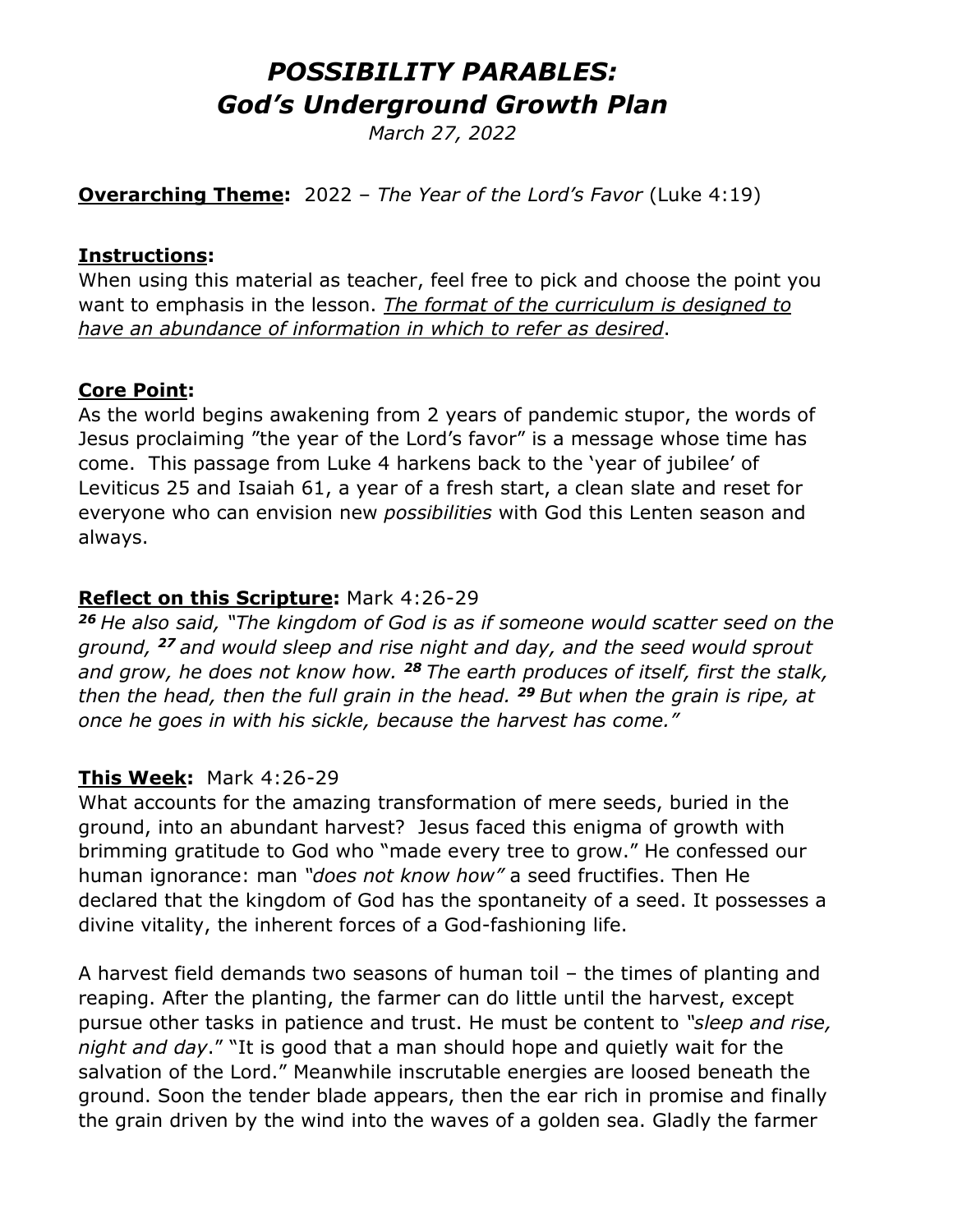"thrusts in the sickle." How have a few handfuls of seed filled his barns with food? "He does not know how." He is baffled and blessed by the mystery of life –spontaneous, self-ordering, self-developing. Such a mystery is the kingdom of God.

The kingdom is a *vital force.* It thrives not primarily by human aid, but by inherent power. A man may dissect the roots of a flower, and analyze the soil, but the secret of growth will still elude him. "God gives the increase."

This intrinsic divinity in life is no encouragement to sloth, but it rebukes a feverish trust in human agency. Instead, it is an encouragement to combine faithful action and hope: "Work out your own salvation … for it is God which works in you both to will and to do of his good pleasure" (Phil 2:13).

Again, the kingdom of God moves through *orderly development* to a resistless harvest. The seed appears to have a precarious existence. Buried in the earth, who knows that it will ever survive? Then is seen the miracle of the first shoot piercing its way through the hindering soil; then the ear; then the full grain! Quietly and without haste the moral and spiritual powers resident in human life unfold. The tender green of spring, the pledge of the summer's ripening wheat, the reapers' song, and the bursting granaries are all stored within the seed. Unhurried but sure, the hidden vitality evolves through its full cycle of development.

-Adapted from "The Parables of Jesus" by George Buttrick, pp 17-19.

# **Questions to Ponder for Accountability in the Group:**

- 1. Why does God so often work through a process, rather than instantaneously? Is the concept of time, so important to us, as relevant for an eternal God?
- 2. In the parable, much takes place underground, under the radar of human awareness ("*he does not know how*"). Is our unawareness due to our lack of perception, or is it part of God's purpose, or perhaps a little of both?
- 3. Can you remember a season of life when God's time table was different than your time table? What did you learn from this experience?
- 4. What do you think God might be doing 'underground' during these seasons of waiting? Consider personal and/or more global implications of this *vital force.*
- 5. What kind of seeds are you sowing these days, and what kind of vital harvest are you looking for even as you "*sleep and rise, night and day*"?